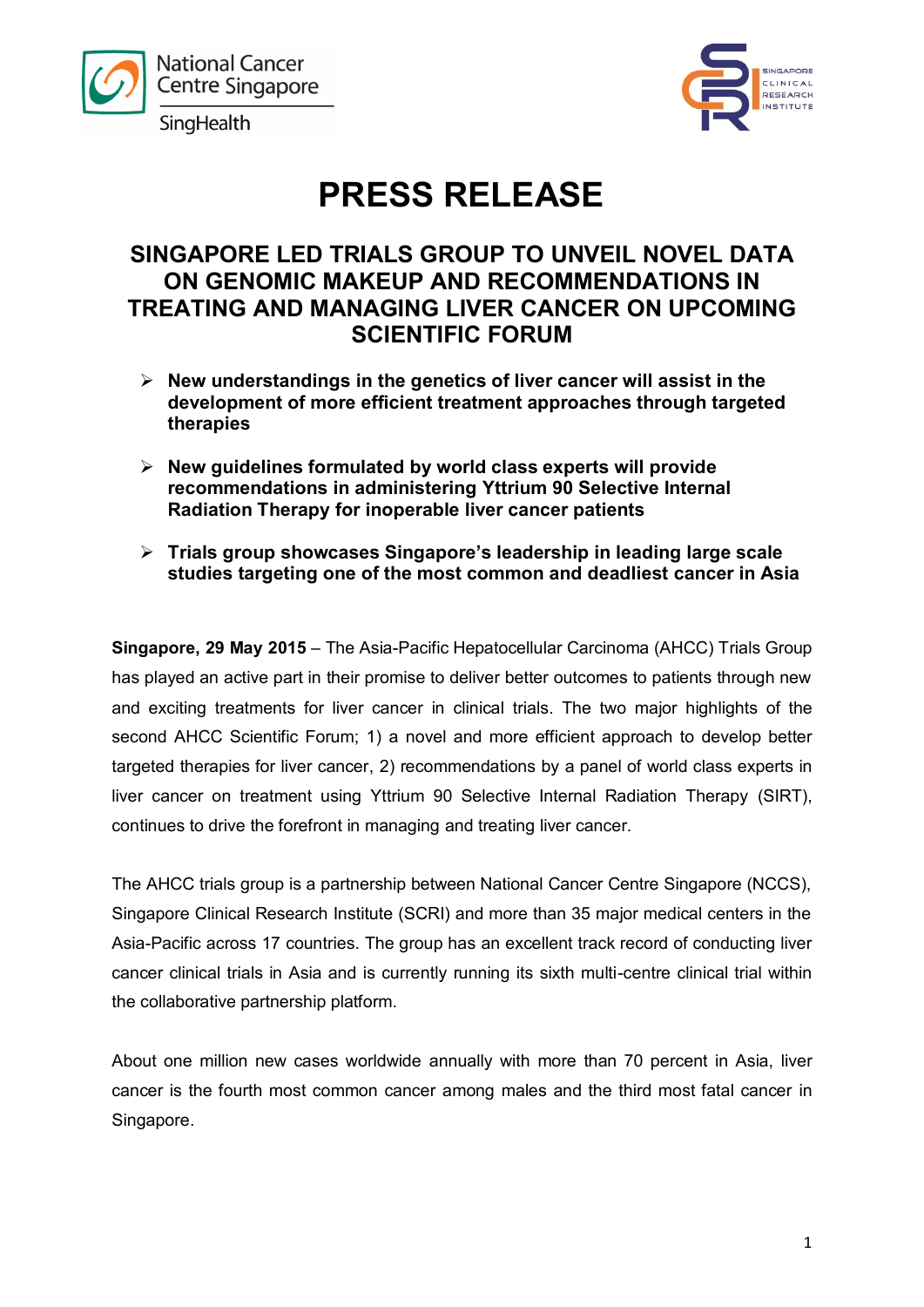One of the major highlights of the scientific forum is the new findings from a collaborative study between NCCS and Genome Institute of Singapore (GIS) which adopts a novel approach to investigating how genes in liver cancer may differ from one patient to another.

The study uses the latest technologies in gene sequencing, and shows that in addition to genetic differences between individuals, liver cancer carries very high genetic differences between cancer cells within the same tumor. This high intra-tumoral heterogeneity explains the low efficacy of current targeted drugs in many cancers.

Professor Pierce Chow, Protocol Chair AHCC, Senior Consultant Surgeon NCCS and also the Principal Investigator of the study said, "Most drug development programs only consider the presence/absence of a driver alteration without determining if these are important genetic drivers of the cancer or just passengers in the mutation."

Between 2002 and 2012, the 71 anti-cancer drugs approved by FDA (including 52 molecular targeted drugs) increased median Overall Survival by just 2.1 months.

Dr Zhai Wei Wei, Senior Research Scientist GIS and a key Co-investigator added, "Targeting clonally dominant, truncal drivers on the phylogenetic tree provides a more effective drug development strategy than considering actionable alterations as present or absent"

The AHCC Trials Group is planning a bigger and more definitive longitudinal study among members in the group. The prospective study will leverage on the expertise at the multiple and ethnically different sites within the AHCC Trials Group and could possibly improve the prognosis for patients with liver cancer.

Associate Professor Teoh Yee Leong, Public Health Physician and CEO of Singapore Clinical Research Institute said, "Hepatocellular Carcinoma (HCC) is one of the top ten most common cancer in Asia, mainly because of the endemic status of chronic hepatitis B and C viruses, which leads to liver cirrhosis and an increased risk of HCC. We need to have more research into the treatment of HCC to improve survival of patients."

The second major highlight is the inaugural presentation of the latest recommendations by world class liver cancer experts for administering Y90 SIRT, generally in liver cancer patients who cannot be treated surgically.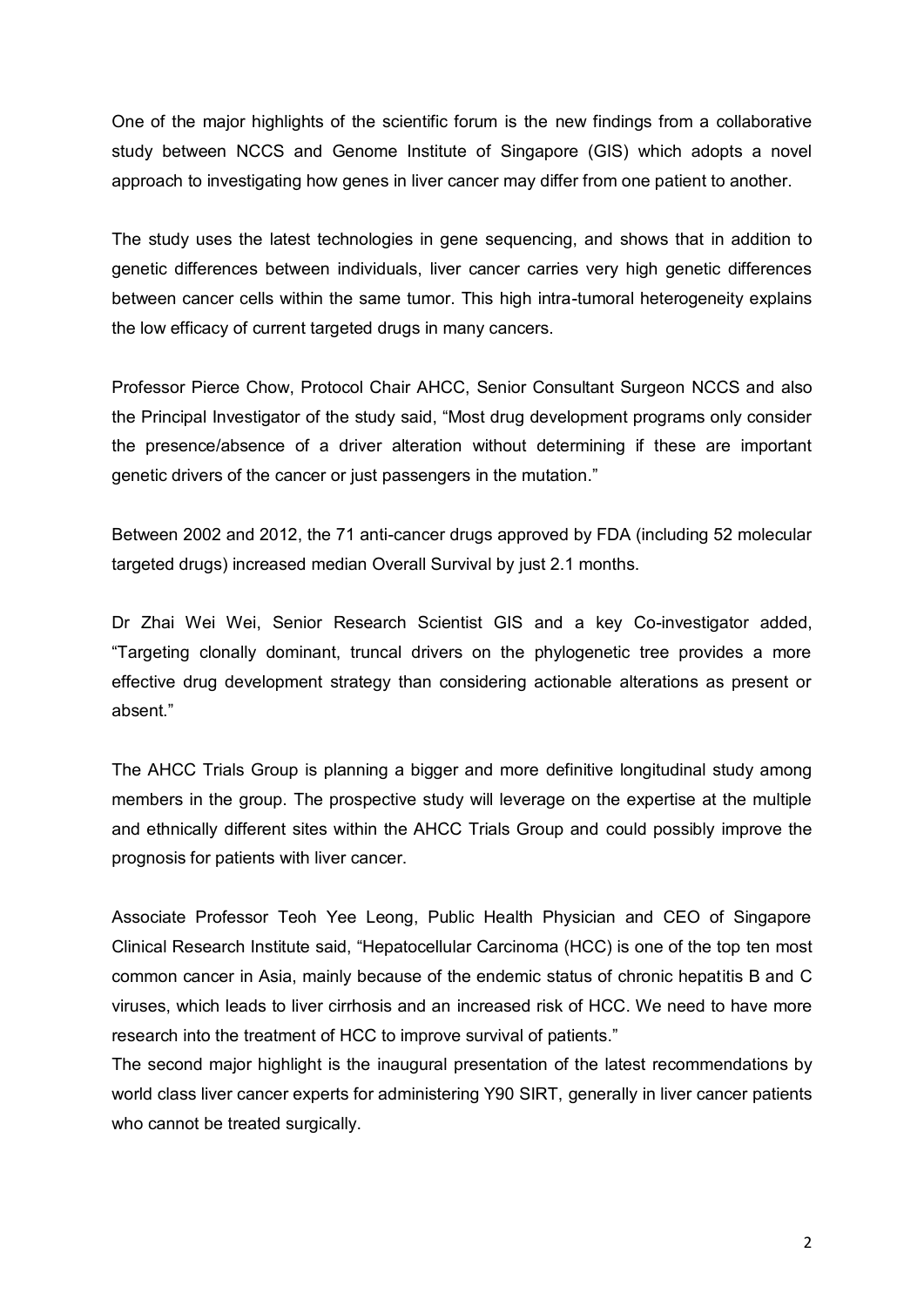The panel of experts met in Singapore on Monday 25 May 2015 under the auspices of the Singapore Clinical Research Institute and reviewed the latest scientific data on the clinical use of Y90 SIRT for liver cancer. A set of consensus practice guidelines were formulated and Dr Kieron Lim, Head of the Division of Gastroenterology & Hepatology at National University Hospital (NUH), presented the practice guidelines.

Dr Lim said, "It was a pleasure to be able to discuss this highly efficacious emerging therapy with a multi-disciplinary group of international experts. The guidelines conceptualises current applications and will be very useful to clinicians looking after patients with liver cancer."

The expert panel comprises surgeons, hepatologists, medical oncologist, interventional radiologists and nuclear medicine physicians and was chaired by Professor Joseph Lau, an eminent clinician-scientist from the Chinese University of Hong Kong, and a world-class expert on liver cancer.

"AHCC Trials Group secures the access to an experienced network of investigators with a demonstrated track record of success in the field of liver cancer research, provides opportunities for face-to-face meetings with key opinion leaders in this field and getting new therapeutic area updates.

"These major highlights, together with the rest of the presentations by worldwide reputable doctors will deepen our understanding towards the treatment and management of liver cancer", said Prof Pierce Chow.

*Media are invited to attend the Scientific Forum with interview opportunities with various presenters.* 

#### **For media enquiries, please contact:**

**National Cancer Centre Singapore** Ms Rachel Tan Assistant Manager Corporate Communications Tel: +65 6236 9535 Email: [rachel.tan.c.h@nccs.com.sg](mailto:rachel.tan.c.h@nccs.com.sg)

**Singapore Clinical Research Institute**  Alexa Shee Tel: +65 6508-8334 Email: [alexa.shee@scri.edu.sg](mailto:alexa.shee@scri.edu.sg)

Mr Edwin Yong Executive Corporate Communications Tel: +65 6236 9465 Email: [edwin.yong.c.y@nccs.com.sg](mailto:edwin.yong.c.y@nccs.com.sg)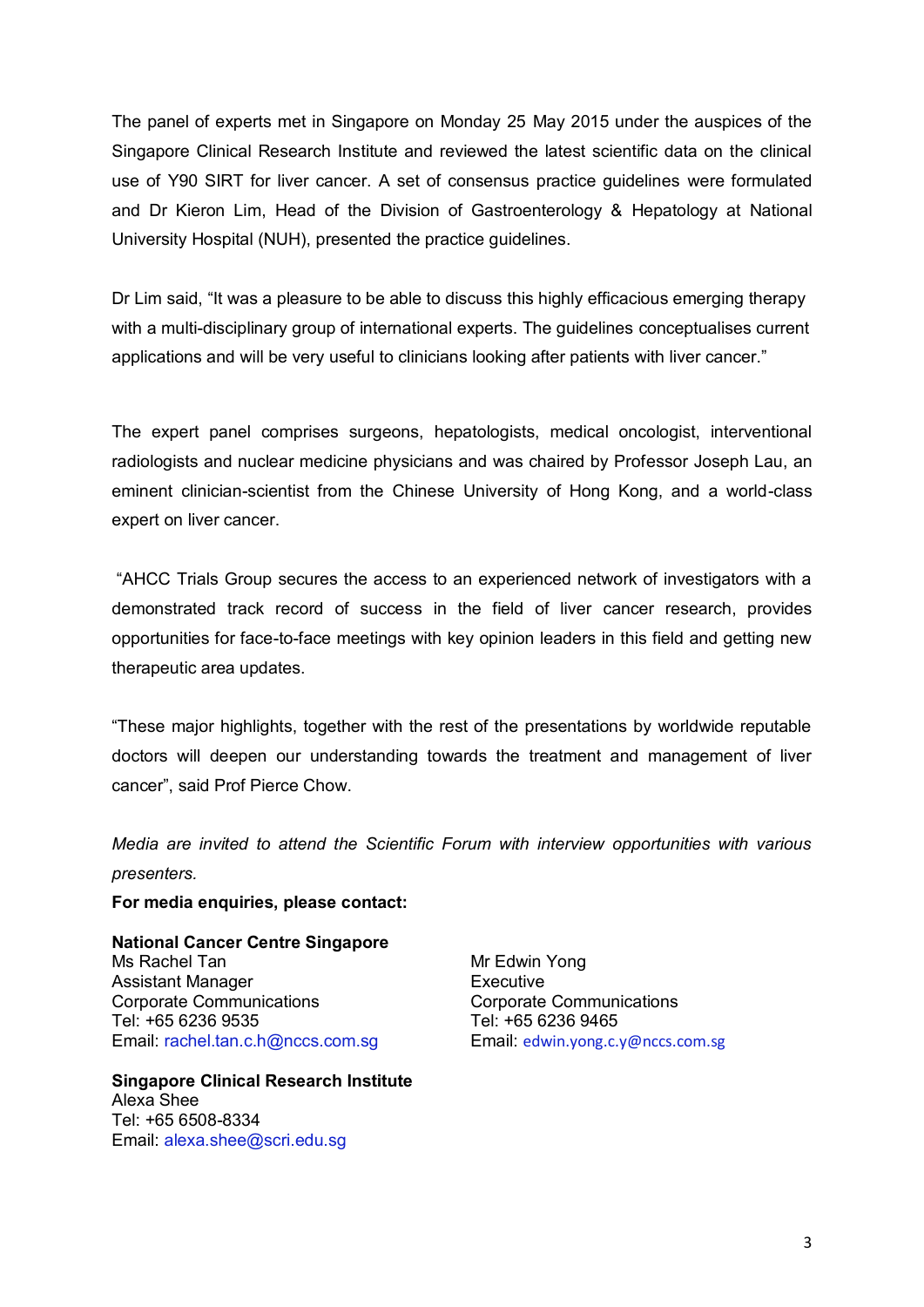### **About National Cancer Centre Singapore**

National Cancer Centre Singapore (NCCS) provides a holistic and multidisciplinary approach to cancer treatment and patient care. We treat almost 70 per cent of the public sector oncology cases, and they are benefiting from the sub-specialisation of our clinical oncologists. NCCS is also accredited by the US-based Joint Commission International for its quality patient care and safety.

To deliver among the best in cancer treatment and care, our clinicians work closely with our scientists who conduct robust cutting-edge clinical and translational research programmes which have been internationally recognised. NCCS strives to be a global leading cancer centre, and shares its expertise and knowledge by offering training to local and overseas medical professionals. [www.nccs.com.sg](http://www.nccs.com.sg/)

#### **About the Singapore Clinical Research Institute (SCRI)**

Singapore Clinical Research Institute (SCRI) is a National Academic Research Organisation dedicated to enhance the standards of human clinical research. Its mission is to spearhead and develop core capabilities, infrastructure and scientific leadership for clinical research in Singapore. SCRI is a national clinical trials coordination centre that works with National Medical Research Council (NMRC) to assist the Ministry of Health in implementing clinical trials policy and strategic initiatives to support and develop clinical research competencies locally.

In driving towards its vision, SCRI collaborates with clinicians to enhance Singapore's clinical research and strengthen its expertise in executing multi-site, multi-national studies and the development of regional clinical research networks.

SCRI is a wholly-owned subsidiary of MOH Holdings. [http://www.scri.edu.sg](http://www.scri.edu.sg/)

#### **About Asia-Pacific Hepatocellular Carcinoma Trials Group**

The Asia-Pacific Hepatocellular Carcinoma (AHCC) Trials Group is a collaborative group formed in 1997 by clinicians treating hepatocellular carcinoma in major medical centres in the Asia-Pacific region. The aims of the trials group are to conduct preventive and therapeutic trials in hepatocellular carcinoma, to carry out basic and translational research in this field and to develop training and educational programs pertaining to HCC.

For more information, visit AHCC website at<http://www.scri.edu.sg/index.php/networks-ahcc>